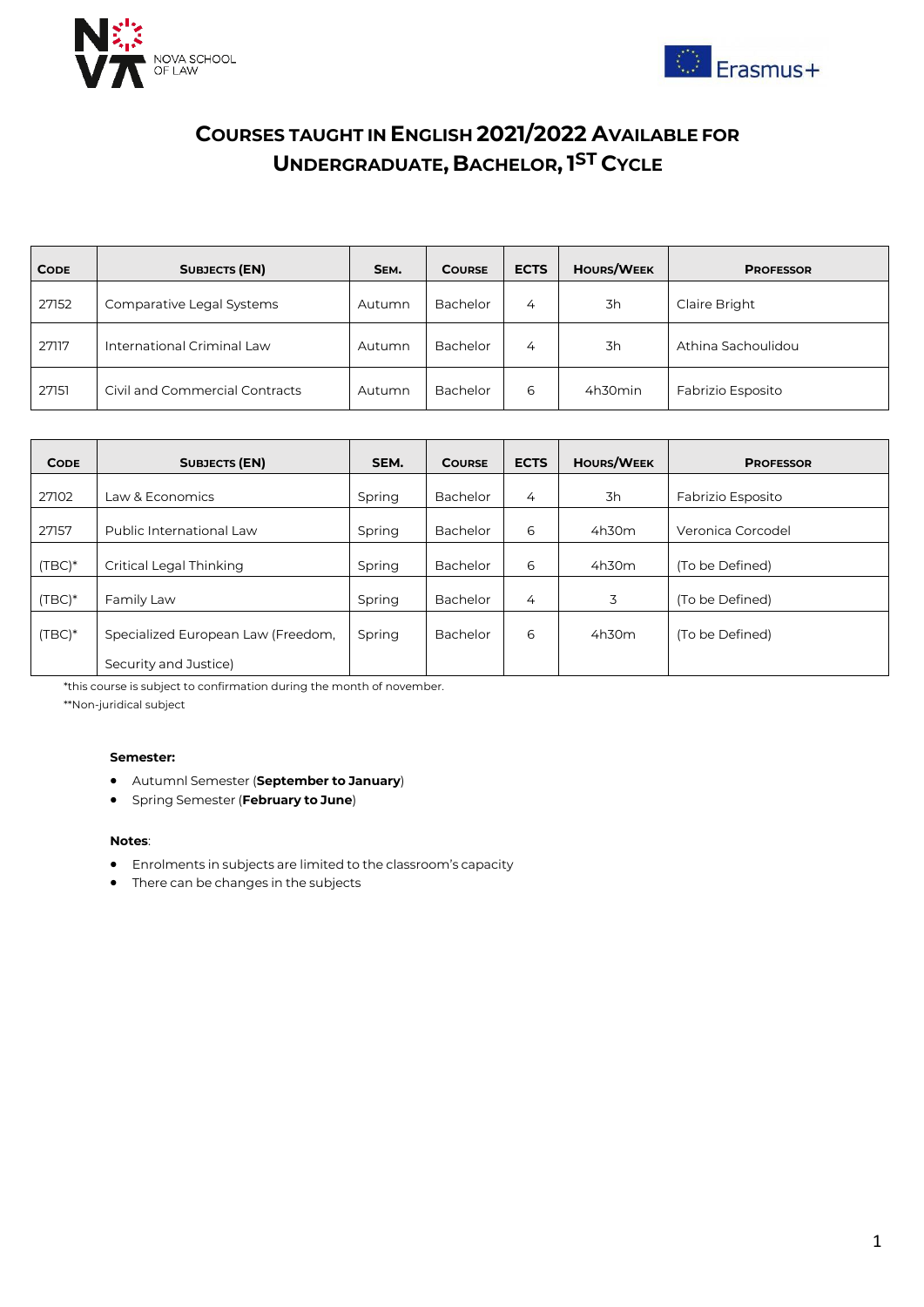





### **COURSES TAUGHT IN ENGLISH 2021/2022**

### **GRADUATE, MASTER, 2 ND CYCLE FOR AUTUMN SEMESTER**

| <b>CODE</b> | <b>SUBJECTS (EN)</b>                                      | <b>THEMIS</b> | <b>SEMESTER</b> | <b>ECTS</b>    | HOURS/      | <b>PROFESSOR</b>                      |
|-------------|-----------------------------------------------------------|---------------|-----------------|----------------|-------------|---------------------------------------|
|             |                                                           | <b>COURSE</b> |                 |                | <b>WEEK</b> |                                       |
| 37035       | Data Protection and Management<br>Law                     | Can enrol     | Autumn          | 6              | 3           | Graça Canto Moniz                     |
| 33187       | <b>Transitional Justice</b>                               | Can enrol     | Autumn          | 4              | 2           | Jeremy Sarkin                         |
| 37022       | Law & Technology                                          | Can enrol     | Autumn          | 6              | 3           | Fabrizio Esposito                     |
| 37047       | Programming**                                             | Can enrol     | Autumn          | 6              | 3h          | José Fonseca                          |
| 37045       | Intelectual Property Law                                  | Can enrol     | Autumn          | 6              | 3           | Giulia Priora                         |
| 33158       | Insurance Law                                             | Can enrol     | Autumn          | 4              | 2           | Margarida Lima Rego                   |
| 33174       | Introduction to Arbitration                               | Can enrol     | Autumn          | 4              | 2           | Mariana França Gouveia                |
| 37004       | Diplomatic and Consular Law                               | Can enrol     | Autumn          | 6              | 3           | Mateus Kowalski                       |
| 33159       | Financial Instruments Law                                 | Can enrol     | Autumn          | 4              | 2           | Miguel Moura                          |
| 33157       | <b>Banking Law</b>                                        | Can enrol     | Autumn          | 6              | 3h30m       | (To be defined)                       |
| 33120       | International Tax Law                                     | Can Enrol     | Spring          | 6              | 3h          | Carla Valério                         |
| 33196       | Business, Human Rights and<br>Sustainability              | Can enrol     | Autumn          | 4              | 2h          | Claire Bright                         |
| 37030       | Legal English**                                           | Can enrol     | Autumn          | 4              | 2h          | Leslie Burton                         |
| 34111       | Cybersecurity**                                           | Can enrol     | Autumn          | 5              | 3h          | Armando Marques<br>Guedes/Lino Santos |
| 33247       | Ocean Policies**                                          | Can enrol     | Autumn          | 4              | 2h          | Assunção Cristas                      |
| 33215       | Maritime Security**                                       | Can enrol     | Autumn          | $\overline{4}$ | 2h          | Armando Marques Guedes                |
| 33216       | Maritime Law and Civil Liability                          | Can enrol     | Autumn          | $\overline{4}$ | 2h          | Duarte Lynce de Faria                 |
| 37051       | Life Sciences Law                                         | Can enrol     | Autumn          | 6              | 3h          | Helena Pereira de Melo                |
| 33214       | Natural Marine Resources and Ocean<br>Economy**           | Can enrol     | Autumn          | 6              | 3h          | Jorge Oliveira e Carmo                |
| 33145       | Regulation and Supervision of<br><b>Financial Markets</b> | Can enrol     | Autumn          | 4              | 2h          | Lúcio Tomé Feteira                    |
| 33203       | Energy Law (Direito da Energia)                           | Can enrol     | Autumn          | $\overline{4}$ | 2h          | Lúcio Tomé Feteira                    |
| 33240       | International Law of the Sea and                          |               | Autumn          | 6              | 3h          | Vasco Becker-Weinberg                 |
|             | <b>International Courts</b>                               | Can enrol     |                 |                |             |                                       |
| 33122       | International Humanitarian Law                            | Can enrol     | Autumn          | 6              | 4h          | Veronica Corcodel                     |
| 33233       | Human Rights International<br><b>Protection Systems</b>   | Can enrol     | Autumn          | 6              | 3h          | Veronica Corcodel/Cristina<br>Queiroz |

\*\*Non-juridical subject

**THEMIS Course**: Specific list of courses approved by the THEMIS network. During the semester abroad, students are required to take courses for at least 30 ECTS and to pass at least 24 ECTS of business law classes and/or international law classes in order to validate the semester for the joint certificate. Students are allowed to enroll in one course (up to six ECTS) offered at the partner institution which is not a THEMIS accredited course.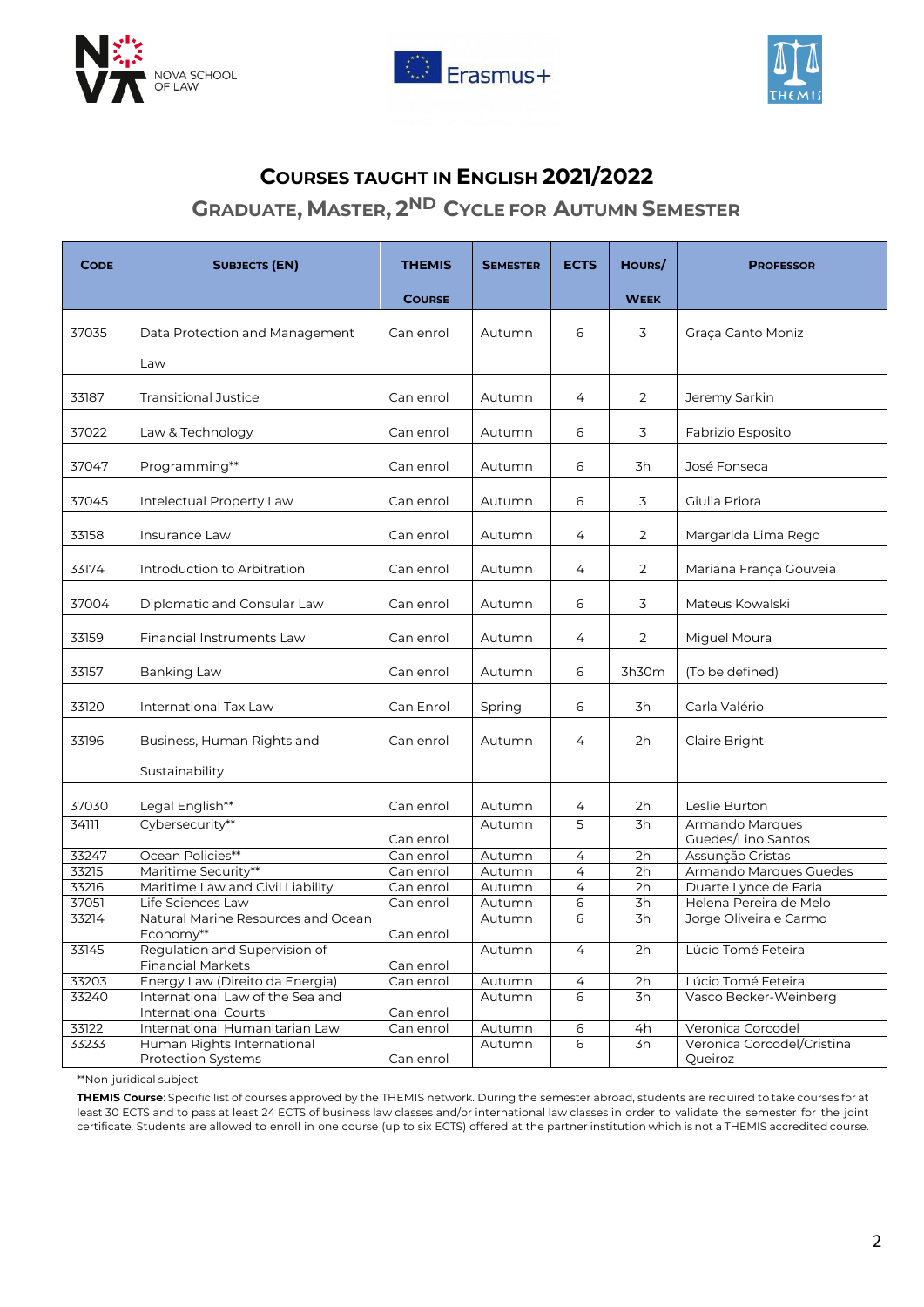





# **Graduate, Master, 2nd Cycle for Spring Semester**

| <b>CODE</b> | <b>SUBJECTS (EN)</b>                                | <b>THEMIS</b> | <b>SEMESTER</b> | <b>ECTS</b> | HOURS/      | <b>PROFESSOR</b>                 |
|-------------|-----------------------------------------------------|---------------|-----------------|-------------|-------------|----------------------------------|
|             |                                                     | <b>COURSE</b> |                 |             | <b>WEEK</b> |                                  |
| 37011       | European Labour Law                                 | Can enrol     | Spring          | 6           | 3h          | António Monteiro Fernandes       |
| 33234       | Environmental Law                                   | Can enrol     | Spring          | 6           | 3h          | Tiago Melo Cartaxo               |
| 33121       | International Economic Law                          | Can enrol     | Spring          | 4           | 2h          | Lúcio Tomé Feteira               |
| 33248       | Economic Models for a<br>Sustainable Blue Economy** | Can enrol     | Spring          | 6           | 3h          | Antonieta Cunha e Sá             |
| 33241       | Cybercrime                                          | Can enrol     | Spring          | 6           | 3h          | Athina Sachoulidou               |
| 33114       | International Commercial Law                        | Can enrol     | Spring          | 6           | 3h          | Claire Bright                    |
| 33238       | <b>EU Criminal Law</b>                              | Can enrol     | Spring          | 4           | 2h          | Athina Sachoulidou               |
| 33153       | International Commercial<br>Arbitration             | Can enrol     | Spring          | 4           | 2h          | José Miguel Júdice               |
| 37056       | Fintech                                             | Can enrol     | Spring          | 4           | 2h          | Miguel Moura                     |
| 33155       | Moot Courts                                         | Can enrol     | Spring          | 4           | 2h          | Francisco Pereira Coutinho       |
| 37053       | <b>Digital Contracts</b>                            | Can enrol     | Spring          | 6           | 3h          | Jorge Morais Carvalho            |
| 33147       | Investment Arbitration                              | Can enrol     | Spring          | 4           | 2h          | Luis Heleno Terrinha             |
| 33108       | Competition Law                                     | Can enrol     | Spring          | 6           | 3h          | Lúcio Tomé Feteira               |
| 37049       | Corporate Tax Law                                   | Can enrol     | Spring          | 6           | 3h          | Marta Carmo                      |
| 37048       | Startup Lifecycle                                   | Can enrol     | Spring          | 6           | 3h          | Luís Roquette Geraldes           |
| 33162       | Risk Management in Financial                        | Can enrol     | Spring          | 4           | 2h          | Joana Farrajota                  |
|             | Contracts                                           |               |                 |             |             |                                  |
| 37041       | <b>Tax Practice</b>                                 | Can enrol     | Spring          | 6           | 3h          | Deloitte (Margarida Ramos Pinto) |
| 37033       | Corporate Governance                                | Can enrol     | Spring          | 6           | 3h          | Claire Bright                    |
| 37034       | Mergers and Acquisitions                            | Can enrol     | Spring          | 6           | 3h          | Catarina Loureiro                |

\*\*Non-juridical subject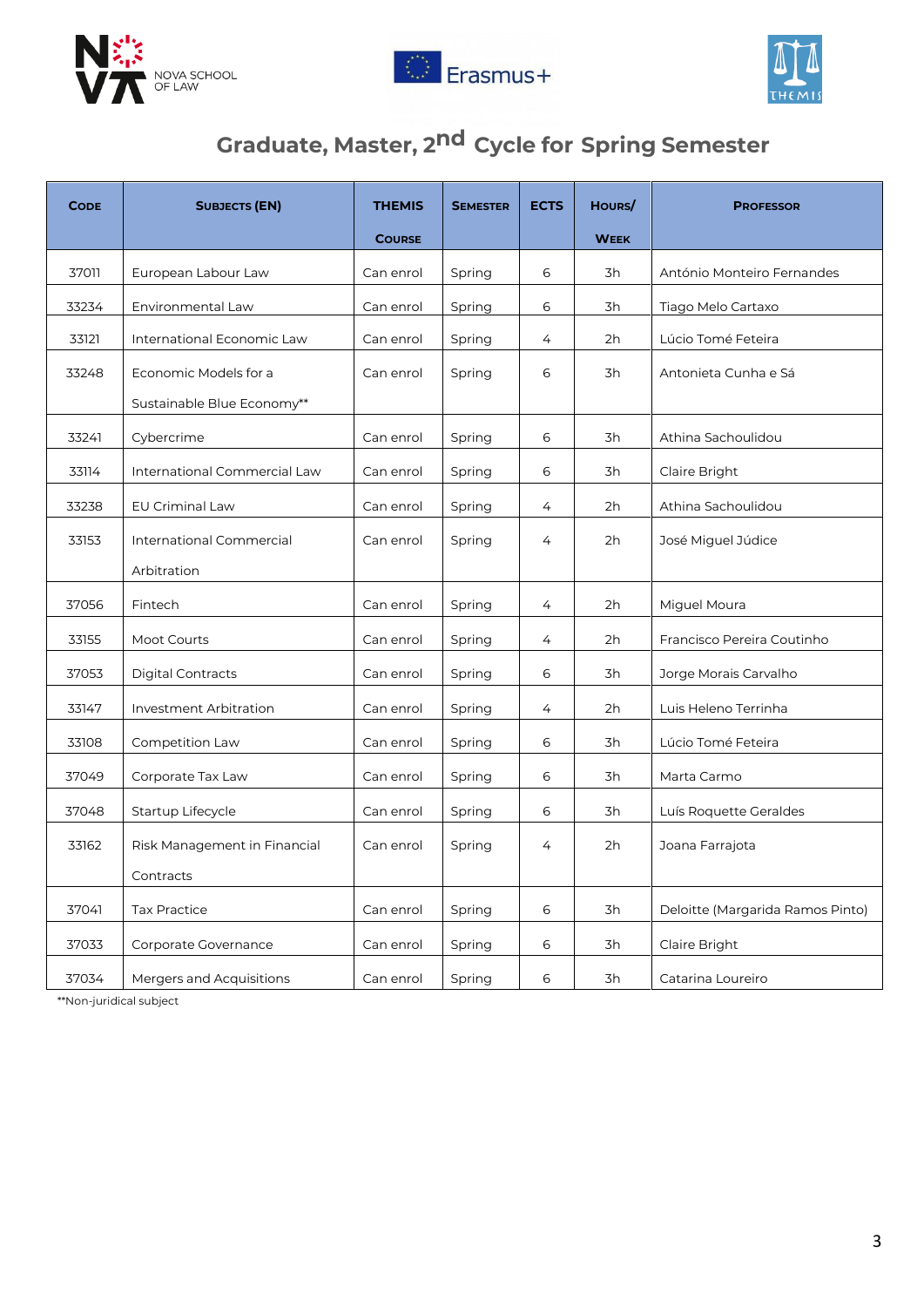





| 33209              | Negotiation (Terms and<br>conditions)                                                  | Can enrol | Spring | 6 | 3h                | Joana Farrajota                               |
|--------------------|----------------------------------------------------------------------------------------|-----------|--------|---|-------------------|-----------------------------------------------|
| 33249              | European Law of the Sea                                                                | Can enrol | Spring | 4 | 2h                | Vasco Becker-Weinberg                         |
| 33192              | Methodology of Legal Research                                                          | Can enrol | Spring | 8 | 2h                | Fabrizio Esposito                             |
| 33250              | Port's Law and Shipping<br>Management                                                  | Can enrol | Spring | 4 | 2h                | Duarte Lynce de Faria/Vera Eiró               |
| 33211              | The Sea and Maritime Identity**                                                        | Can enrol | Spring | 4 | 2h                | Armando Marques Guedes                        |
| 33243              | Financing Sustainable Blue<br>Economy and Integration of<br>Policies and Development** | Can enrol | Spring | 4 | 2h                | Regina Salvador                               |
| 33244              | Ocean Governance**                                                                     | Can enrol | Spring | 4 | 2h                | Armando Marques Guedes                        |
| 37005              | EU Asylum and Migration Law                                                            | Can enrol | Spring | 6 | 3h                | Veronica Corcodel                             |
| 33225              | Security and Globalization**                                                           | Can enrol | Spring | 5 | 15-hour<br>module | Armando Marques Guedes                        |
| 33228              | Research and Crime                                                                     | Can enrol | Spring | 5 | 15-hour<br>module | Armando Marques Guedes/Laura<br>Iñigo Alvarez |
| 33227              | Intelligence and Strategic<br>Analysis**                                               | Can enrol | Spring | 5 | 15-hour<br>module | Filipe Pathé Duarte                           |
| 33251              | Security and Privacy                                                                   | Can enrol | Spring | 5 | 15-hour<br>module | Francisco Pereira Coutinho                    |
| 33245              | Patents and Trademarks                                                                 | Can enrol | Spirng | 4 | 2                 | Giulia Priora                                 |
| 33242              | Ethics of Robots and Artificial<br>Intelligence                                        | Can enrol | Spring | 6 | 3                 | Giulia Priora                                 |
| 33230              | Internal Security, Cooperation and<br>Police Law                                       | Can enrol | Spring | 5 | 15-hour<br>module | José Fontes                                   |
| 33226              | National Defense and Military Law                                                      | Can enrol | Spring | 5 | 15-hour<br>module | Laura Iñigo Alvarez                           |
| (to be<br>defined) | Law of Online Platforms                                                                | Can enrol | Spring | 4 | 2                 | Luigi Buonanno                                |

\*\*Non-juridical subject

**THEMIS Course**: Specific list of courses approved by the THEMIS network. During the semester abroad, students are required to take courses for at least 30 ECTS and to pass at least 24 ECTS of business law classes and/or international law classes in order to validate the semester for the joint certificate. Students are allowed to enroll in one course (up to six ECTS) offered at the partner institution which is not a THEMIS accredited course